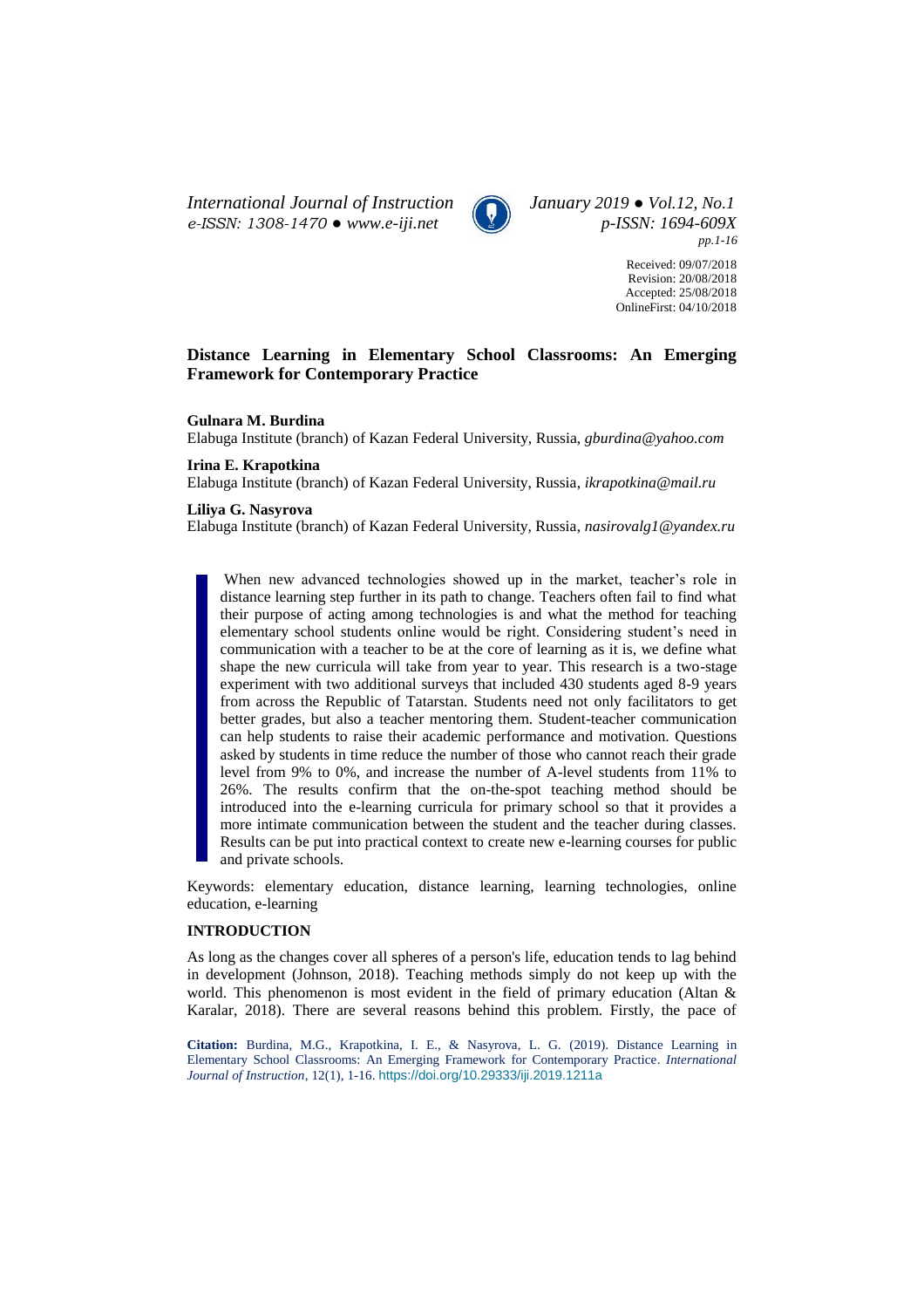development is more rapid against the slow pace of methods application. Secondly, the approach to assess the information needs and knowledge of elementary students is wrong. Knowledge and skills that teachers have are out of date. Moreover, in some regions and countries, socio-economic development is at the low level (Oliver et al., 2010).

Students far and wide change their life targets. If the previous generation was called the *homuter society* (homo + computer), then modern students fit the category of *mobile homuter society*, since they regard mobile phones, ipods and tablets as the main channel for communication and learning (Rammert, 2012). The pace that technologies took to spread among us has led to the so-called virtualization (Huda et al., 2017). Virtualization is a process when the basic social needs of an individual are met via computers and mobile devices. It generates a completely new phenomenon – cyber socialization (Gaol & Hutagalung, 2017). In such a climate, elementary school teachers have to deal with early virtualization, as students start delving into a virtual world in the preschool period (Opperman, 2016). This becomes a problem because students are forced to change their perception paradigm from a virtual to the real one. Since approaches to preschool education differ from one another, so as the standards of family education, students start school with unequal background. If in one case, parents were fine with virtualization and went for it as for a part of early development, then other parents considered gadgets as an unacceptable element of education (Tcai & Yeh, 2016). In response to cyber socialization and rising significance of computers and mobile devices, more and more schools around the world introduce computer literacy as a separate course that begins since the first days of education (Ng, 2010). Moreover, the current pace of virtualization allows finding new teaching approaches and methods. Distance learning is one of these approaches that is the most important one.

Distance learning is a learning system when the teacher and student are separated geographically or technologically (Rogers, 2009). Distance learning does not imply a completely remote mode. It is often combined with full-time activities that require classroom presence (Rogers, 2009). The rapid technology development, however, allows taking this necessity online. Distance learning has been actively integrated into the US education system from the very start (through to 1990s). This tool allowed delivering education to those groups of people, who could not attend full-time classes for obvious reasons: students with disabilities, health problems, and students, who lived far from school and had no opportunity to attend it on a daily basis. However, the number of programs was limited back then, and the process had no system behind it (Cavanaugh, 2009).

These days, many States have a Distance Learning Development Program that allows experimenting with the way the information is presented, as well as with the interaction options. The list of major tools still has the Internet, specialized programs and video records of lessons and courses on it (Cavanaugh & Blomeyer, 2007).

When we argue on the significance of distance learning, we refer not only to the system itself, but also to the method of communication applied by the teacher and his/her student. At this point, we have two types of tools to distinguish, more specifically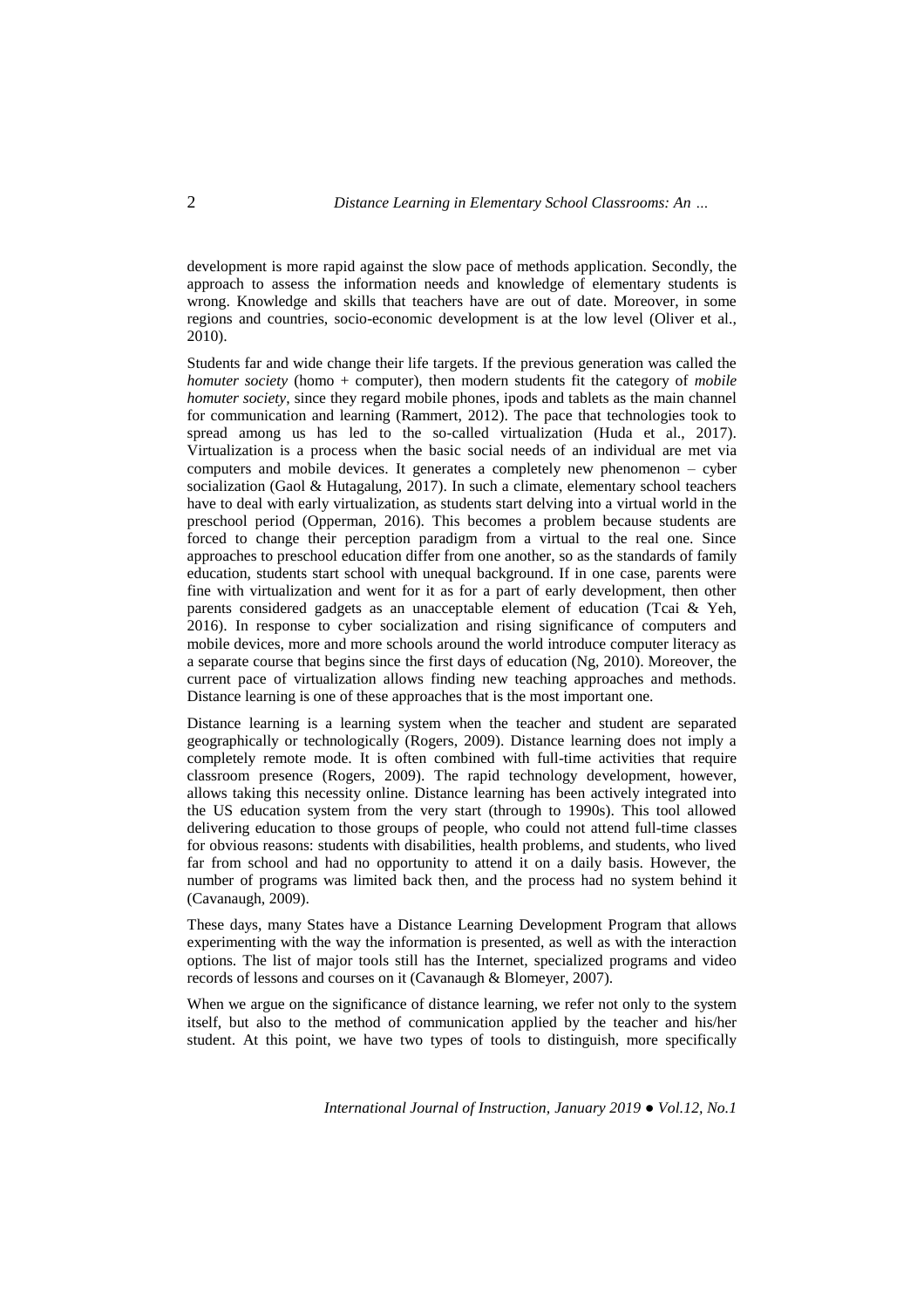synchronous and asynchronous communication tools. Synchronous communication is a real-time way for students and teachers to interact at the same time, while asynchronous communication implies interaction in delayed time because of bandwidth gaps that arise from contextual issues. In other words, students have more time for feedback and can file their answers when teachers are off-line (Branon & Essex, 2001). Distance learning, however, leaves no room for non-verbal communication because it technically achievable only through a videoconference (Neill, 2017). At this point, communication and understanding level down, given that non-verbal signs are considered as an important part of language and reasoning (Kopcha & Alger, 2014).

Another important aspect of communication is a channel between the teacher and the parent/tutor responsible for the child. Face-to-face communication is currently considered more effective than its virtual alternative. It allows both participants in the conversation to experience a greater level of trust and understanding between each other. Thus, if real-life communication can be done for any geographical or other reasons, then benefits from communication are least (Al Ghamdi, Samarji & Watt, 2016). The same is true for student-student communication. If some of the learning material is taught on a real time basis, then students get more motivated to remember things because they feel like the teacher is standing right beside them (Horzum, 2015).

Teacher's role remains important even if learning goes online, as he/she continues to act as a mentor (even if the child has a tutor of his own) (Hernández-García, González-González, 2015). Even those elementary students, who have been learning at distance from the first day at school, have a psychological need to rely on teacher's authority. If the tutor acts totally as a teacher (and if so, then the school only provides the program), then he/she fairly becomes a mentor to the student. Virtual communication between the student and his/her teacher requires a strict line between them so that the child realizes the authority his/her teacher possesses (Imlawi, Gregg & Karimi, 2015).

Despite the small differences in organization and approach to distance learning, the world experiences are quite similar in general terms. This allows us outlining the main features and advantages of distance learning. Distance learning allows students, who do not have the opportunity to attend school for obvious reasons, to get content knowledge at full scale. Distance learning can follow both a special program and a general school curriculum. Distance learning requires the student and the teacher to have a sufficient level of computer proficiency. Any student must have a tutor to learn at distance. In most cases, tutor's role is played by a parent, who also goes between the student and the teacher. Distance learning can take a hybrid shape (include some elements of full-time education) or be completely virtual. Distance learning should have a good legal framework behind it.

Distance learning is not just the only opportunity for some groups of students. In cases when the student is not comfortable with group lessons, online learning contributes to greater interest in learning and to better performance (Ma & Wei, 2016). Student's need in communication with the teacher sets a shape for new curricula to take. Thus, the purpose of this study is to develop a versatile distance-learning program for elementary school as well as to test its effectiveness by experiment.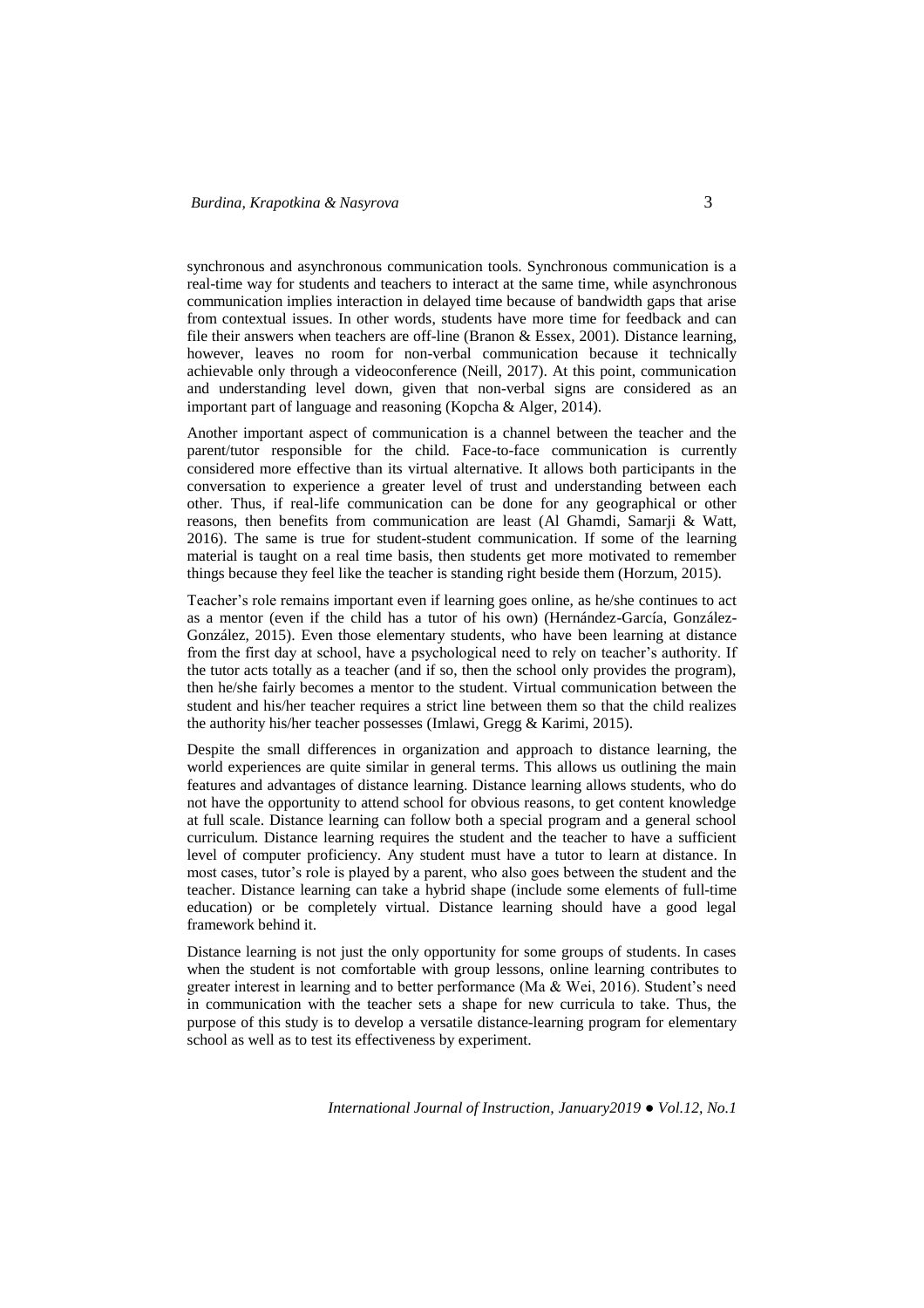## **METHOD**

#### *Research design*

This research is a two-stage experiment that implies diagnostic and formative stages. Our advisor was the Head of the Secondary School No. 34 (Kazan, Volga Region).

At the diagnostic stage of the experiment, teachers have been following the school curriculum on a distance basis for 3 months. Students were assessed at its end. At the second stage (another 3 months), teachers interacted with students during each lesson, thereby replacing a standard lesson that implies self-directed work with live communication and videoconferences explaining the material. The second assessment was conducted at the end of these 3 months.

#### *Participants and sampling technique*

We picked 430 respondents out of 730 students aged 8-9, who took distance courses across 29 different schools of the Republic of Tatarstan. Sampling was carried out with regard to the following factors:

- computer skills (skills of handling a tablet, a phone, the Internet);
- continuous access to the network during class time (8.30-13.30);
- technical opportunity to contact the teacher;
- readiness to undergo additional assessment during the experiment.

Official written permissions were received from school administrations and from parents of each student to participate in the experiment. More details on the respondents are in Table 1.

#### Table 1

Participants of the Experiment on Interaction in Distance Education (Republic of Tatarstan)

|            | Number<br>Total | of | Females | Males  | Females | Males  |
|------------|-----------------|----|---------|--------|---------|--------|
|            | Participants    |    | aged 8  | aged 8 | aged 9  | aged 9 |
| In figures | 430             |    |         |        |         | 137    |
| In %       | 00%             |    | 18.84%  | 22.09% | 27.21%  | 31.86% |

The statistical error is 1.75% (response rate is 97%) (Table 2). The experiment was carried out under the support of 43 elementary school teachers, Kazan. They were selected by experience in distance teaching (at least 3 years to pass). Each teacher took a random group of 10 students.

Participants were graded at international ECTS scale (Table 2).

Table 2

| <b>ECTS</b> Grading Scale                        |  |  |
|--------------------------------------------------|--|--|
| Definition                                       |  |  |
| Outstanding performance without errors           |  |  |
| Above the average standard but with minor errors |  |  |
| Generally sound work with some errors            |  |  |
| Fair but with significant shortcomings           |  |  |
| Performance meets the minimum criteria           |  |  |
|                                                  |  |  |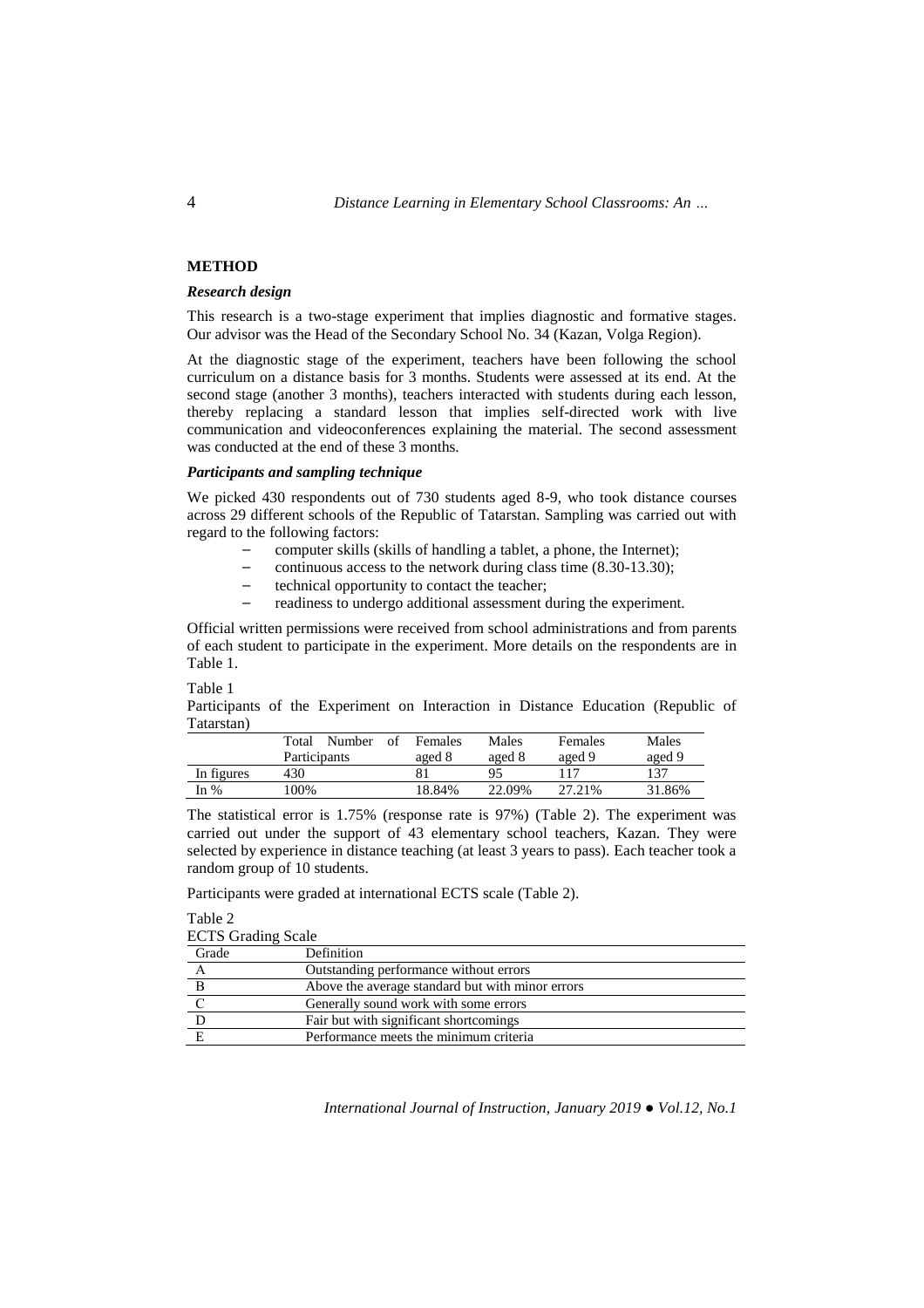## *The Procedure of the Implementation*

At the diagnostic stage, students continued to learn under the program established by their schools. This gave the participants a stress free course to continue their learning practice as normal.

More details on the distance learning class schedule are in Table 3.

Table 3

|                                                                                                                                                                                                                                |  | Distance Learning Class Schedule Designed for the Diagnostic Stage |
|--------------------------------------------------------------------------------------------------------------------------------------------------------------------------------------------------------------------------------|--|--------------------------------------------------------------------|
| ment in the contract of the contract of the contract of the contract of the contract of the contract of the contract of the contract of the contract of the contract of the contract of the contract of the contract of the co |  |                                                                    |

| Time Period   | Type of Activity                                                                      |
|---------------|---------------------------------------------------------------------------------------|
| 8.30          | Student emails the teacher to start the lesson                                        |
| $8.30 - 9.00$ | Student watches video materials introduced by the teacher within the course framework |
| 9.00-9.15     | Student does exercises attached to video materials independently                      |
| 9.15-9.30     | <b>Break Time</b>                                                                     |
| 9.30-10.15    | Student goes through the new material independently                                   |
| 10.15-10.30   | <b>Break Time</b>                                                                     |
| 10.30-10.45   | Student watches video materials introduced by the teacher within the course framework |
| 10.45-11.15   | Student does exercises attached to video materials independently                      |
| 11.15-11.30   | <b>Break Time</b>                                                                     |
| 11.30-12.15   | Student goes through the new material independently                                   |
| 12.15-12.30   | <b>Break Time</b>                                                                     |
| 12.30-13.00   | Student contact the teacher online to discuss the material                            |
| Negotiable    | Individual communication with the teacher if necessary                                |

It turned to our attention that students have only 30 minutes a day to speak to their teacher. This time may not be enough to get necessary answers, especially if questions to ask are misleading. In the light of the above factor, the schedule was modified in the second stage (Table 4).

Table 4

Distance Learning Class Schedule Designed for the Formative Stage

| <b>Time Period</b> | Type of Activity                                                                           |
|--------------------|--------------------------------------------------------------------------------------------|
| 8.30               | Students and their teacher connect to the Internet and let know about their attendance via |
|                    | the chat room                                                                              |
| 8.35-9.05          | Students watch video materials introduced by the teacher within the course framework       |
| 9.05-9.15          | Material is discussed via the chat room                                                    |
| 9.15-9.30          | <b>Break Time</b>                                                                          |
| 9.30-10.00         | Teacher delivers new info to the group via online translation. Students can text to ask    |
|                    | questions if necessary                                                                     |
| 10.00-10.15        | Students do exercises independently                                                        |
| 10.15-10.30        | <b>Break Time</b>                                                                          |
| 10.30-10.45        | Student goes through the new material independently                                        |
| 10.45-11.00        | Students discuss the material with the teacher via the chat room                           |
| 11.00-11.15        | Students do exercises independently                                                        |
| 11.15-11.30        | <b>Break Time</b>                                                                          |
| 11.30-12.00        | Teacher delivers new info to the group via online translation. Students can text to ask    |
|                    | questions if necessary                                                                     |
| 12.00-12.15        | Students do exercises independently                                                        |
| 12.15-12.30        | <b>Break Time</b>                                                                          |
| 12.30-13.00        | Material is one again worked out with the teacher online                                   |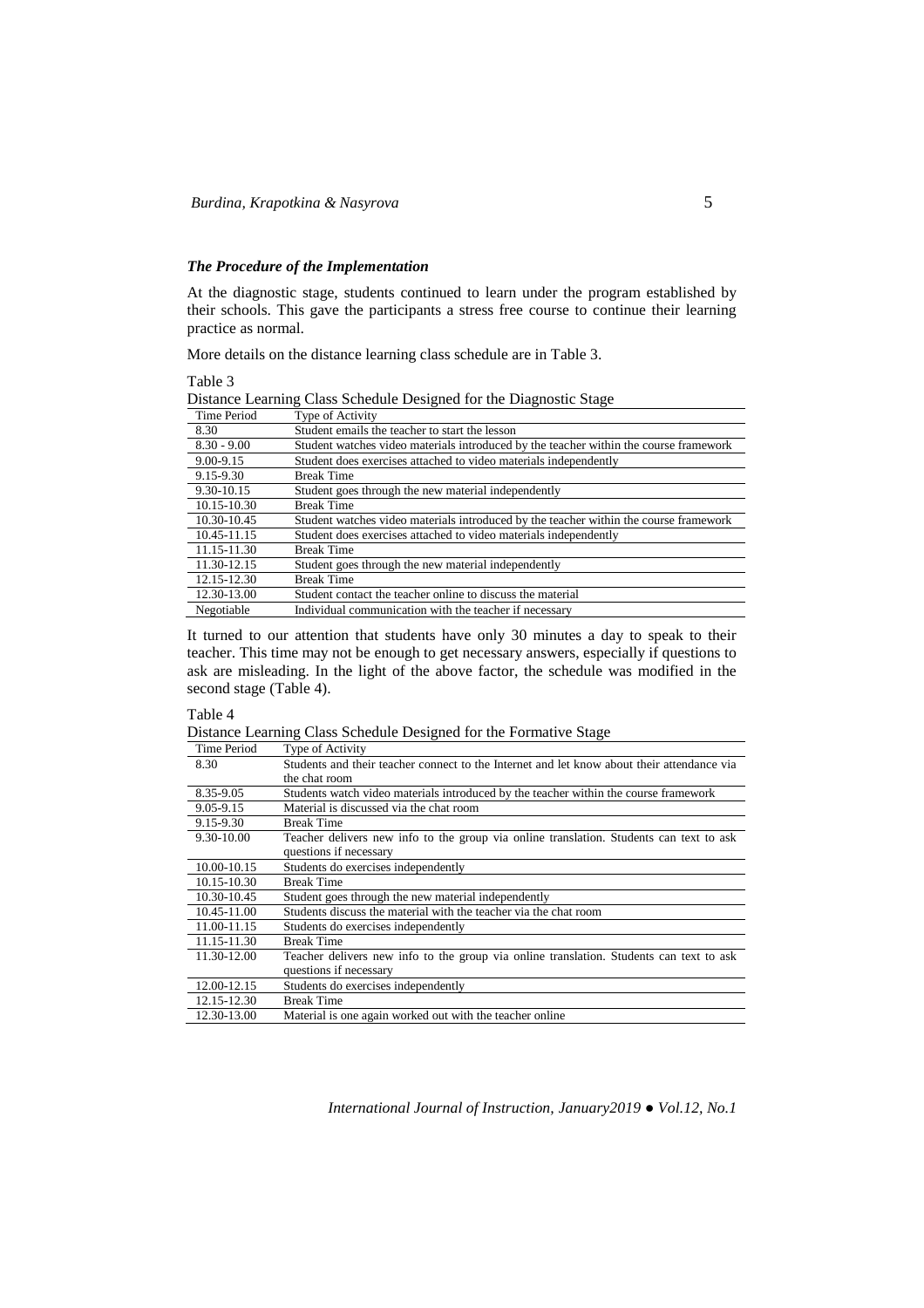To organize any changes in the learning process, we took the advantage of the messenger chat room features, as well as the advantage of a live streaming platform. Other than that, all learning materials and the program remained the same. The main holdback of this experiment was the complete dependence of such a learning process on technical tools. Offline student could miss the whole day. Moreover, the effect of teacher's teaching style on the outcomes could not be traced.

# **FINDINGS**

The experiment was to demonstrate how crucial the student-teacher communication during classes is for the information to assimilate better. We were also expecting to link the student's progress with the changes in teaching methodology. Research results revealed that communication with the teacher and other students positively affects student's progress, assimilation rates and level of motivation. First assessment showed that only few students reach the highest standard if information is delivered livestream (Figure 1).





The number of A-level and E-level students was very much the same  $-11\%$  and 9%, respectively. At the same time, the majority of students got C (40%). Another 23% gained B and 17% D. We stress that all participants received the same learning materials in the one language. Therefore, we decided to put a survey to determine the reason standing behind this variation.

Participants were asked to answer three simple questions:

How many lessons a day does the tutor boost?

- a) All on the agenda;
- b) One or two;
- c) None.

2. How often do you hit your teacher with questions after classes?

a) Every day;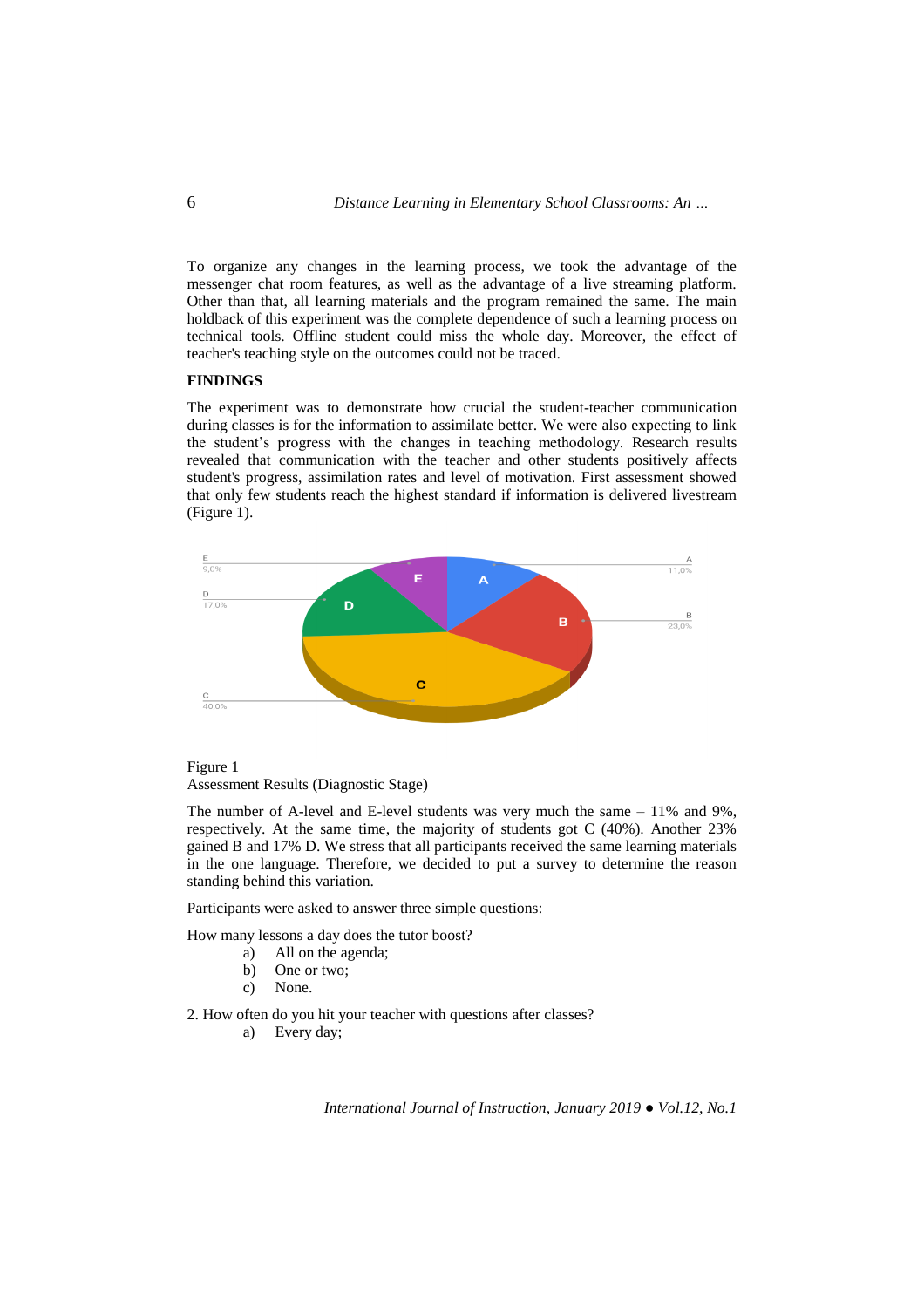- b) Once or twice a week;
- c) Not even once.

3. Do you go for extras?

- a) Always;
- b) Sometimes;
- c) Never done that.

The survey was put online by teachers among their distance groups. Of the 430 respondents, 378 completed the questionnaire, so the statistical error is less than 2%. The results showed that in the group with D-level and E-level results, students had little chat with the teacher (Figure 2).



## Figure 2

How Often Do You Hit Your Teacher With Questions After Classes? (groups with Dlevel and E-level results)

Considering that, we assume that high achievements and interest in learning arise from close interaction between the student and his/her teacher. High grades (A and B) received students taking extracurricular classes: 68% responded that they were taking extras on a constant basis, and only 13% – that they did no extra work at all (Figure 3).



Figure 3 Do You Go For Extras?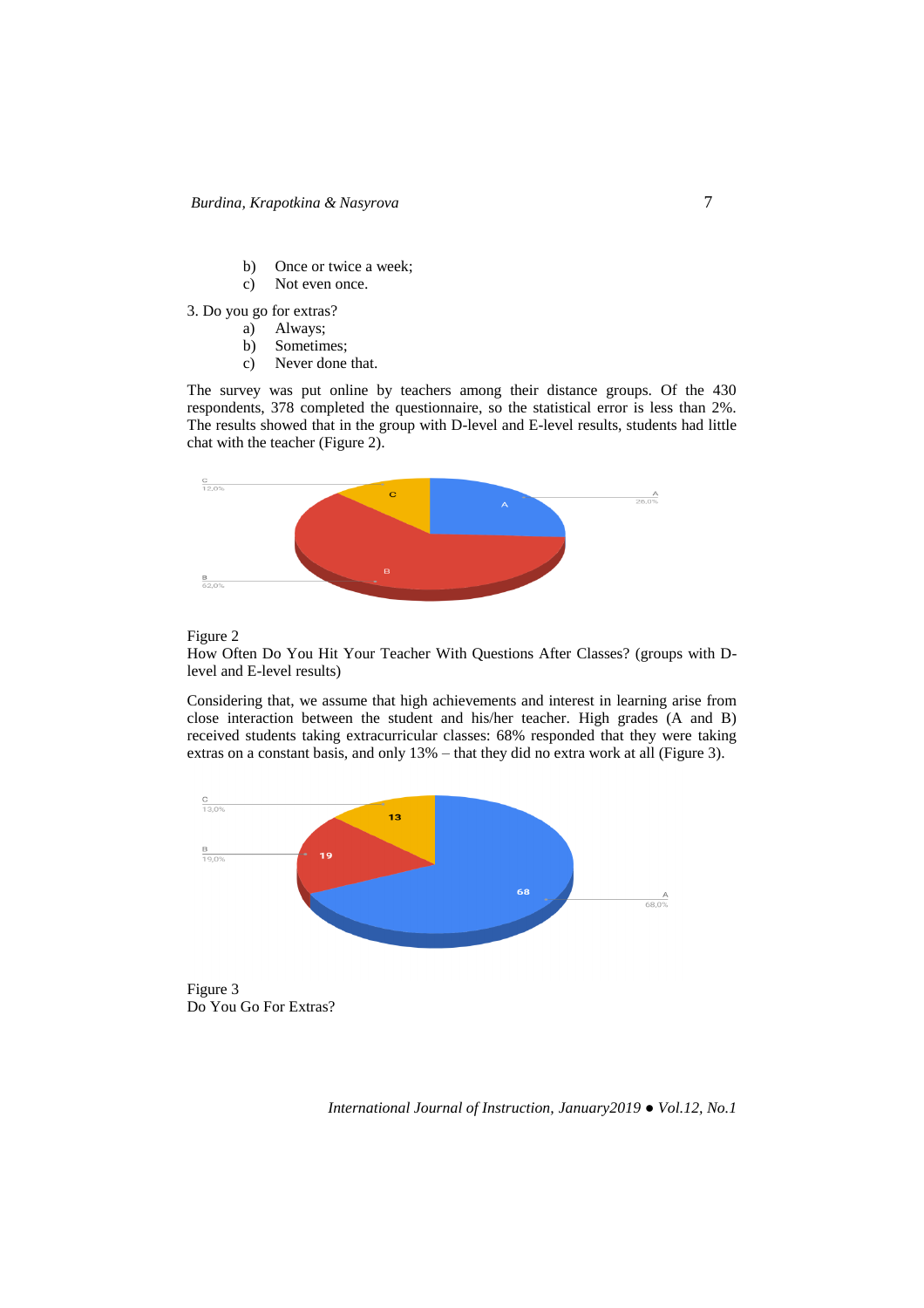This suggests that students perform well in spite of the curriculum, not because of it, since those of them, who want to get high grades, have to spend extra time to learn the information. It will be fair to note that not all students have financial and physical opportunities for extra classes. Besides, this need for electives may indicate that students simply do not process the information during class time either because of the quality of learning materials, or because of how they are presented.

Another reason for them to take extra classes is the initiative of their parents or the tutor, so we end here with 68% of children taking extras, but only 26% of them really need to. The rate of extracurricular attendance is so high also because parents give little credit to the official education programs. In general terms, the survey confirmed that a lack of communication with the teacher may be one of the reasons behind the poor distance outcomes. Therefore, the second stage was as originally planned.

At stage 2, 25 participants left the experiment, so the statistical error is 1.83%. The formative stage lasted as long as the diagnostic stage  $-3$  months. Final assessment took E-level students from the list. At the same time, D-level students thinned twice as down  $-$  to 8% (Figure 4).



Points scored

Figure 4 Assessment Results (Formative Stage)

It is striking that the number of A-level and B-level students increased on the back of narrowed range of C-level performers. More details on the difference in results between stages are in Figure 5.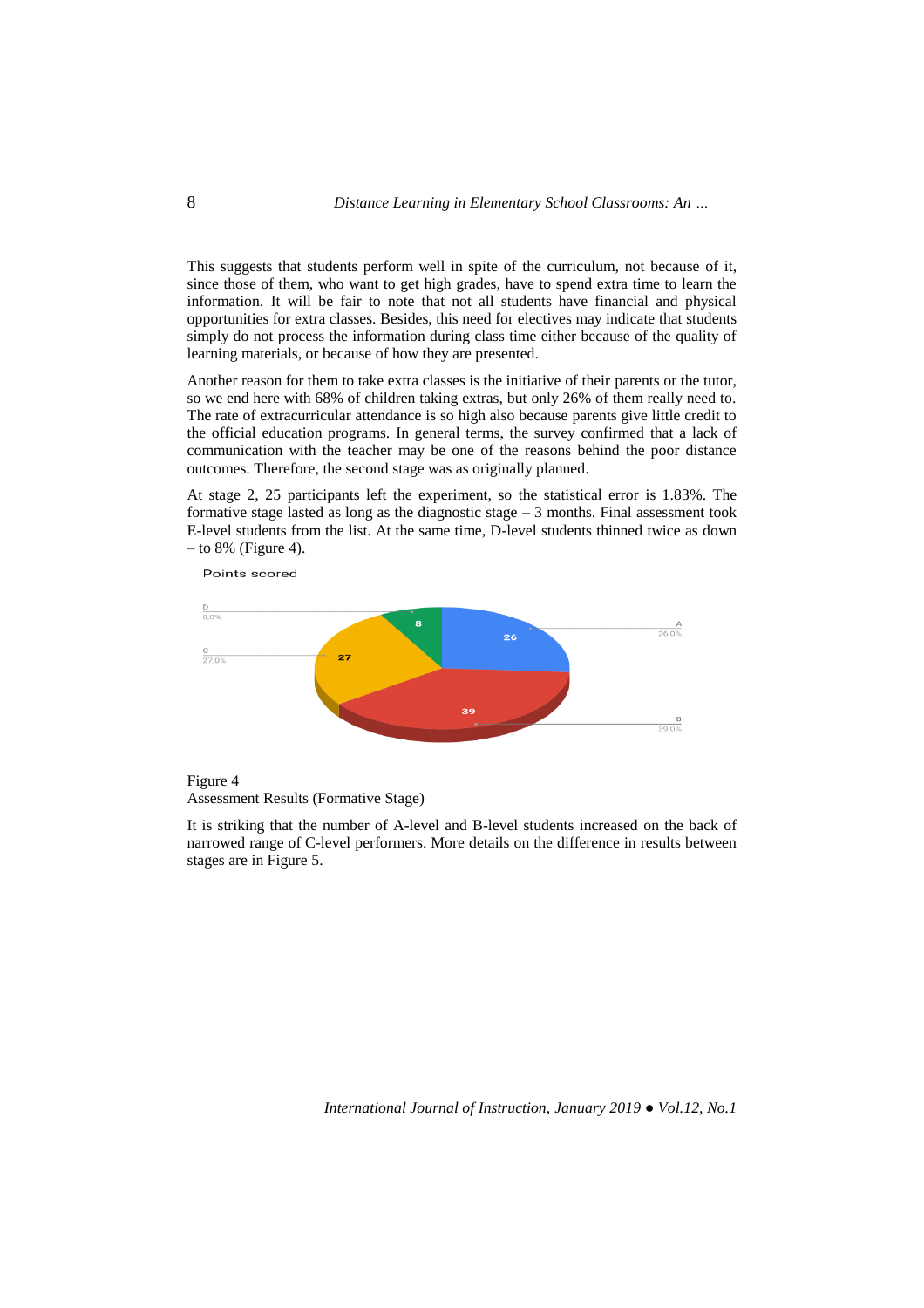



Comparative Case Study of Stages 1 and 2

It should also be noted that some students, who gained E, managed to gain D at the end of the second stage, while some of them even reached C level. The rise indicates that applied method allows students to absorb the knowledge better. The even E-level range also indicates a motivation boost, or an effect of online communication via chat rooms, as student-teacher communication alone does not allow the child to compare his/her own achievements and get motivated by the result. At the end of the second stage, teachers put a final online survey in their groups. Students were informed that their answers would be sent directly to the experiment providers, so that children could feel safe that their teacher will not see the answers.

The questionnaire contained three items:

Did you enjoy the lessons at which you could ask questions to the teacher?

- a) Yes, I did;
- b) No, I did not;
- c) I think nothing of them.

Did you enjoy the lessons with online disputes as part of them?

- a) Yes, I did;
- b) No, I did not;
- c) I think nothing of them.

Would you like to continue the mode you were learning at these 3 months?

- a) Yes, I would;
- b) No, I would not;
- c) It will make no difference to me.

All 405 respondents filled in and sent an electronic form. The majority answered affirmatively to all three questions (85%, 91% and 92% respectively). The answer b) was never picked (Figure 6).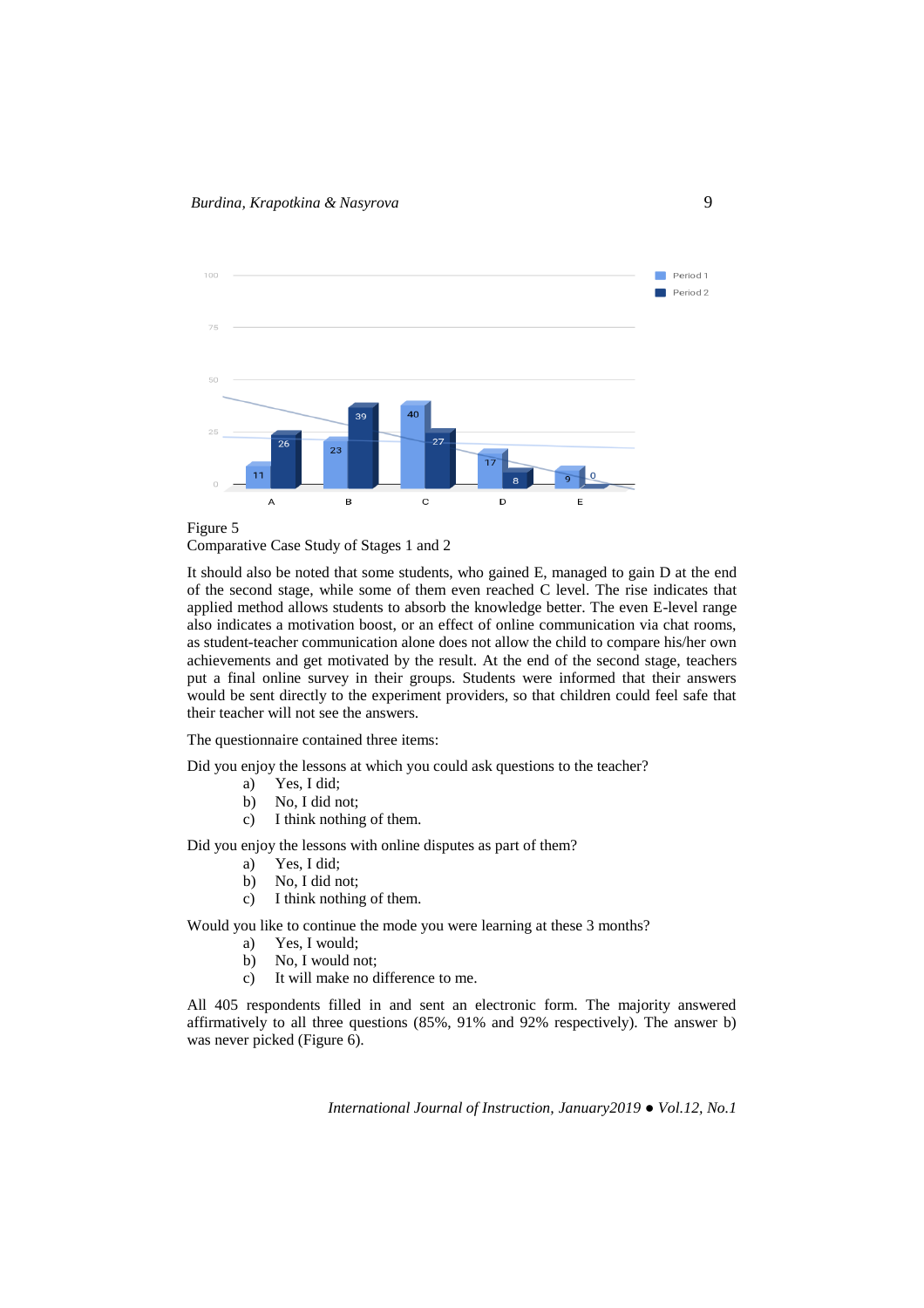



High ratio of a) answers in the feedback is an evidence on the need students have for synchronous communication with their teacher, not only from the perspective of better understanding of what was presented, but also because it adds to the process of shaping a psychological readiness to be engaged in learning. Online learning also has a special room for interaction with virtual classmates. Communication via group allows absorbing new material better and rises a sense of being part of something, which is also one of those features attributed to school education. No b) answers can also indicate high motivation and psychological readiness to improve oneself. The experiment and surveys show that the direct effect on student performance has not only a livestream or an onspot strategy of material delivery, but also the opportunity to discuss new material with other students.

Communication is the major prerequisite for raising the outcomes and interest in learning at distance. Alongside thins, the reason behind low performance can also be a weak control over daily activity. It is believed that the learning process must be controlled by a tutor (or any relative), who helps the child to go through the course. At the same time, results show that the greatest effect will be achieved if a teacher takes charge of the class. In this case, the solution may be such course program design that will provide for daily student-teacher interaction during classes. The less is the amount of independent work a child does the less is the chance that he/she will miss the material.

Another link giving a boost to the learning process management can be the online communication between classmates. This allows the teacher be aware of the involvement scale of each student. As for students, online communication is also a path of cyber socialization. Thus, distance teaching is more than just facilitatorship. Mentoring here as important as in traditional full-time education whereas cyber socialization of a student among equals has a positive impact on motivation and progress.

In this case, introduced methodology will take the following shape (Figure 7).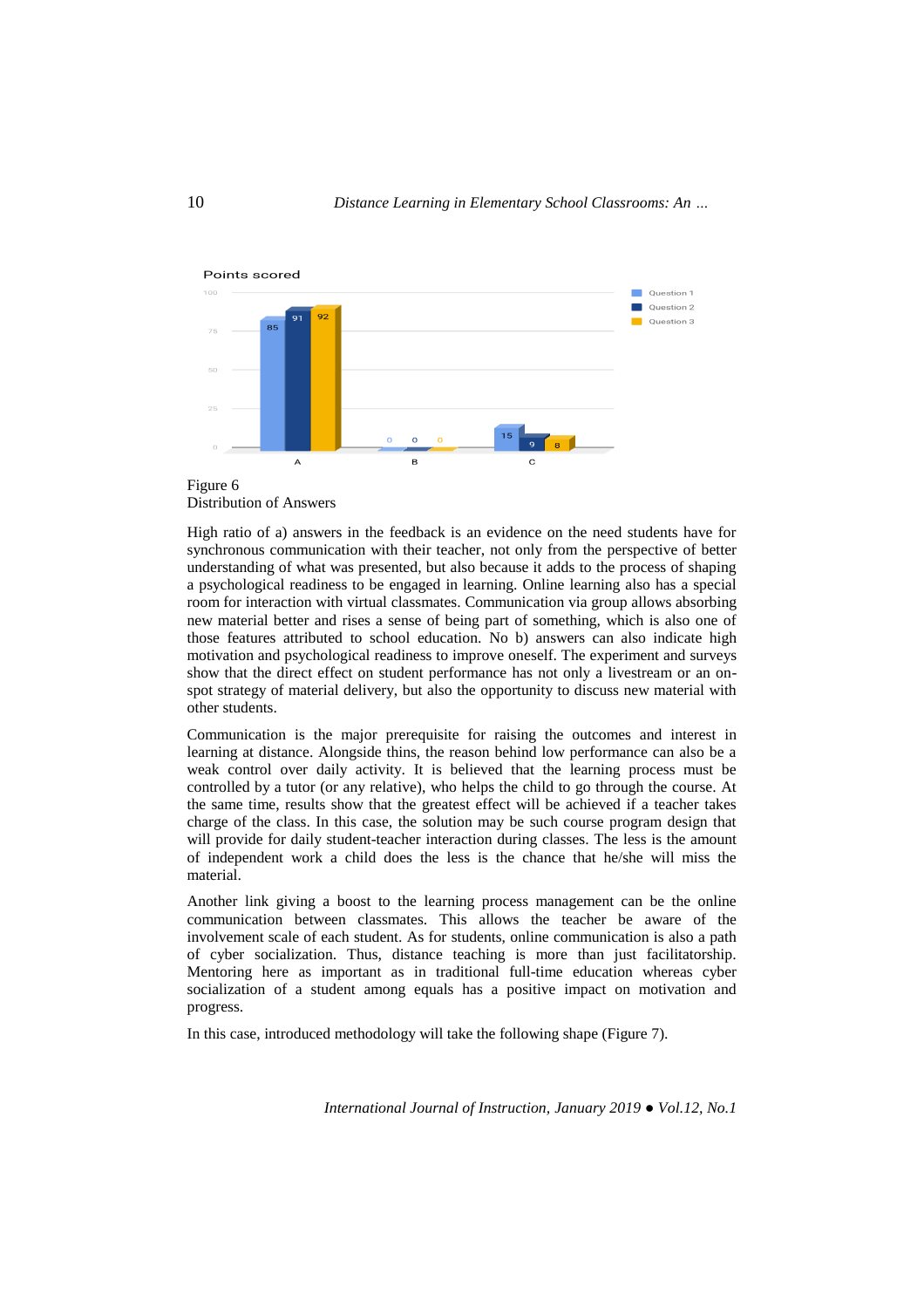

# Figure 7

Designed Pattern of Teaching and Learning

The distance-on-spot teaching technique designed for the course is recommended for integration into the curricula of elementary schools.

## **DISCUSSION**

Scandinavian countries are huge platform for experiments in the field of distance learning (Keegan, 2003). Online education there plays an important role, as it provides education for children with special characteristics of development. However, even with distance courses, Scandinavian educational establishments expect that students will attend classes themselves or with a tutor. This is part of their socialization (Nyyssölä  $\&$ Hämäläinen, 2011). Students living far or having no opportunity to attend full-time classes can do with a hundred-per-cent digital learning system and knowledge assessment (Moore & Kearsley, 2011).

German universities and colleges allow distance students to accept diplomas remotely. However, elementary school students are required to undergo final testing in class (Keegan, 2013). In France, Spain and Belgium, similar principle applies to elementary school (Ordóñez de Pablos, 2014).

Yet, America holds its position of a successor in distance learning. Over 250.000 students get school education through an online course in private or public schools (Picciano & Seaman, 2009). At the same time, 57% of them prefer a virtual course, which implies communication during the class, while another 43% prefer to take courses, based on interactive video programs (Moore, 2013).

Education programs are usually designed by private virtual schools themselves. Public schools can implement programs already designed by other educational establishments or state education departments. Aside from them, there are many ready-made lesson plans and courses in public domain (most commonly on municipal government websites) (Maeroff, 2015).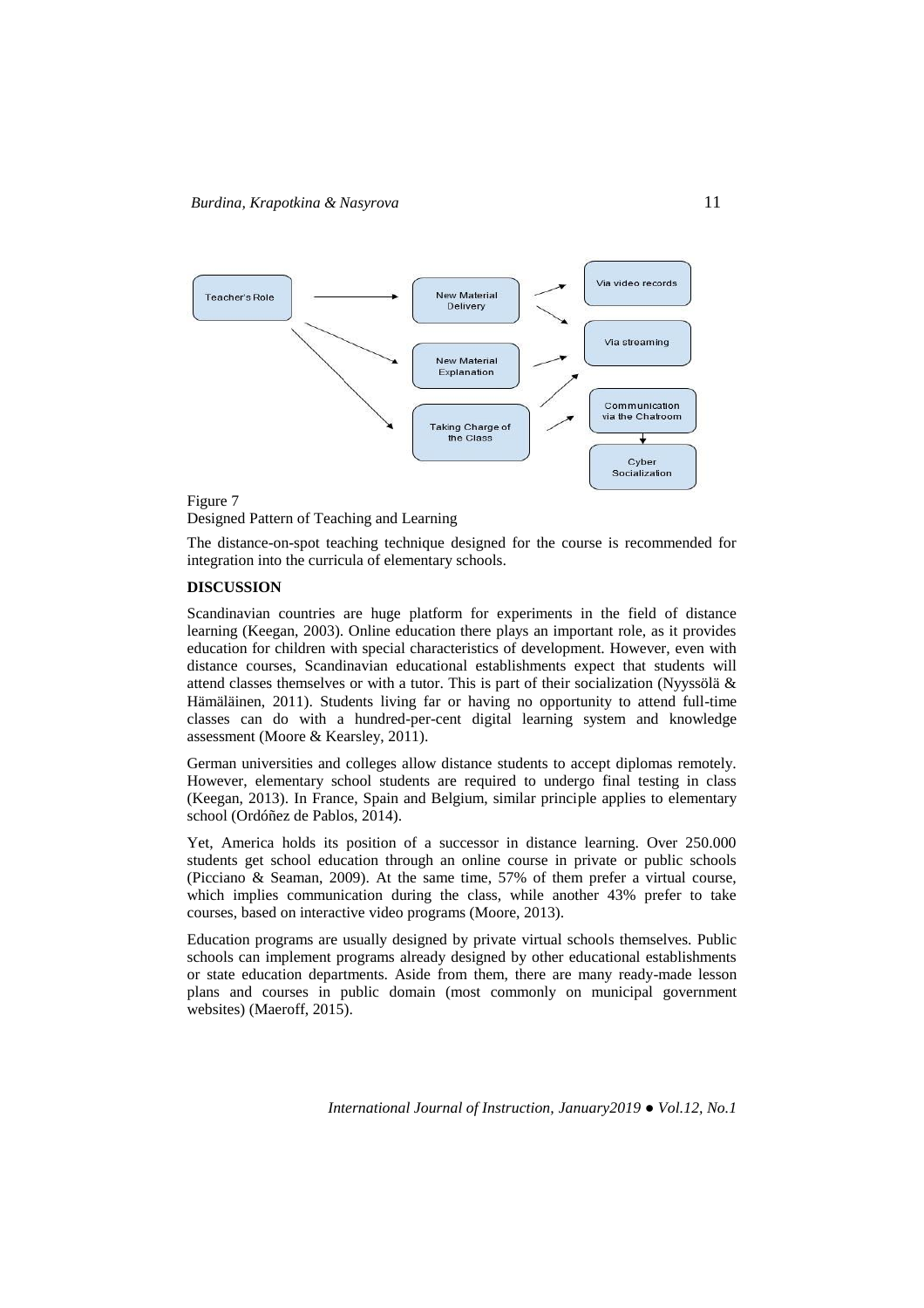Some American projects in the field of distance learning have a common ground that allows combining virtual education with traditional full-time modes (hybrid education). In 31 States, there are online schools, including elementary ones. They are either under jurisdiction of a real school, or are virtual and funded through the state budget (Watson, 2008). Such practice is exemplified in the Green Wood Elementary School, Alabama. Distance learning here is a separate department. Teachers teaching ordinary classes also guide the distance students. However, their schedule is tuned to their job in the virtual sphere. The school, supported by the state, designs e-learning programs and own materials applying a state grant (Welch, 2015).

In the UK, virtual schools carry not only an educational function, but also help to explore this new area. They apply another approach to process organization – online learning is not tied to traditional modes and is regarded as an alternative (Latchem & Jung, 2012). Notschool.net is one of the most striking projects in Britain. It offers not only an alternative to the school, but also collaboration with specialists in socialization and reintegration into society (Parsons, 2018). Aside from that, there is a psychologist working with children and their parents. This helps to correct and strengthen the child's motivation and psychological readiness.

In Europe, distance learning is usually defined as a school of external studies (Qayyum & Zawacki-Richter, 2018). The state program for distance learning is designed to follow a regular full-time course. Besides, the student has to show up once in 2-4 weeks for consultations and assessment. There is an inclusive education program designed to socialize students, who are able to attend school once a week. This program provides for tutoring that must take place in face-to-face settings depending on child's condition. However, private virtual schools get more popular rather than state-owned ones (Keegan, 2013).

There are still several unresolved problems standing in the way of effective distance education. For example, teacher's role of a change is agent. Denmark research that involved 1.602 teachers from across 59 schools revealed the following trend. Teachers were divided into five groups by polling: teachers, who were ready to learn innovative methods; teachers, who felt critically about applying technology in schools; teachers, who had troubles with technology application; teachers, who were already applying technologies, be that time; teachers, who were unsure about technology application in class (Admiraal et al., 2017). At this point, the problem is that it is impossible to cast in stone the relationship between the effect of distance learning and student's further motivation, since this is about elementary school, where the child often does not have the opportunity to compare the full-time and distance modes (Keeagan, 2013).

Another barrier is the experimental status of most innovations in distance learning. These days, we cannot track the full cycle of virtual education (from elementary school to university admission) of at least one student, as most programs are often introduced for temporary use (Miller et al., 2014). In addition, the problem of closing the gap in student-teacher relationship is rarely discussed. In disregard of technology progress, teachers continue to play the role of a facilitator and cannot have full control over the student during the online session (Simonson, 2016).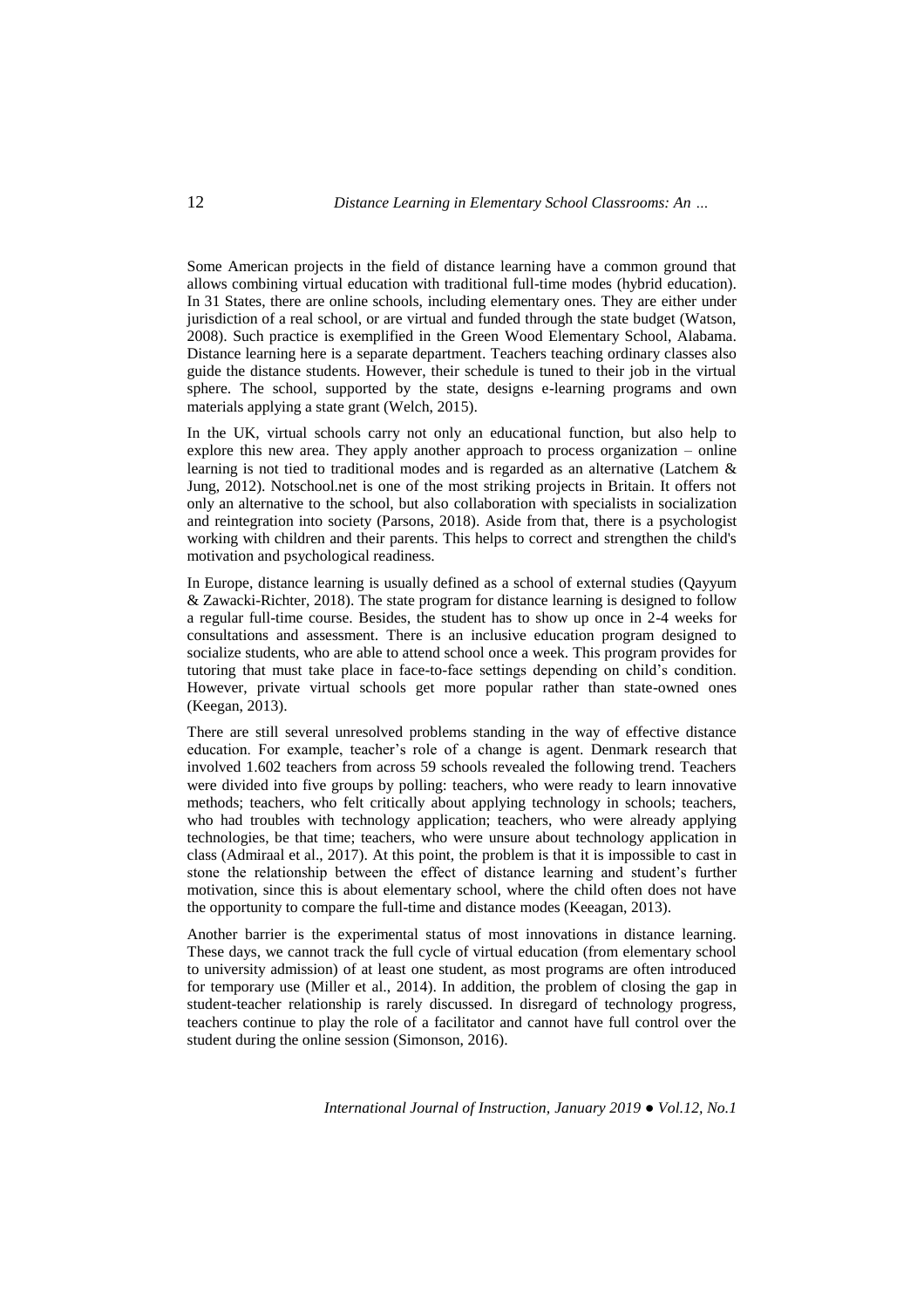Defining the teacher's role in distance learning and his/her impact on its effectiveness remains one of the most important issues. Unfortunately, most successful discoveries made by foreign researchers are not applicable to Russian educational establishments for several reasons. Russian schools lack of high-quality infrastructure, anytime access to the Internet, legislative framework establishing private virtual schools as alternative establishments, and data on the teacher's distance teaching potential. At the same time, the optimal solution for Russian education system can involve the adoption of American experience at the level of education departments. Local authorities can launch online case programs based upon own capabilities (human resources, material and technical resources, etc).

#### **CONCLUSION**

Teachers often cannot find their place among technologies or the right method to teach elementary school students online. Allocating the needs of students through communication gives a direction for the new curricula to design.

The two-stage experiment conducted among 430 students of Kazan and suburb online schools shows that distance-learning curriculum of elementary schools requires amending, as students need not only facilitatorship to get better grades, but also a teacher mentoring them. Student-teacher communication can help students to raise their academic performance and motivation. Questions asked by students in time reduce the number of those who cannot reach their grade level from 9% to 0%, and increase the number of A-level students from 11% to 26%. Surveys revealed the relationship between the student's low performance and his/her rare attitude to ask teacher questions. In percentages, 62% of those graded below the average standard (D and E) ask questions no more often than 1-2 times a week. High grades (A and B), however, receive those students, who have more workload after classes (68%), they do not learn better because of the quality of learning material or the style of its delivery.

A follow-up survey indicates that the lack of socialization is another important problem of distance learning. It can be solved through partial cyber socialization during the class (communication on the subject matter between the student and the group). As we recorded, 92% of respondents indicated that they would like to continue learning in a format when the student-teacher communication occurs directly during the lesson, but not after when it is allotted. Research results show that distance learning, as traditional full-time education, is no longer about education only. As long as the critical thinking skills of elementary school students are not high, so as their skills of problem solving and self-motivation, they need not only a home tutor to mentor them, but also a teacher. Otherwise, the curriculum will remain simply a set of meaningless information.

### **REFERENCES**

Admiraal, W.; Louws, M.; Lockhorst, D.; Paas, T.; Buynsters, M.; Cviko, A.; ... & van der Ven, F. (2017). Teachers in school-based technology innovations: A typology of their beliefs on teaching and technology. *Computers & Education,* 114, 57-68.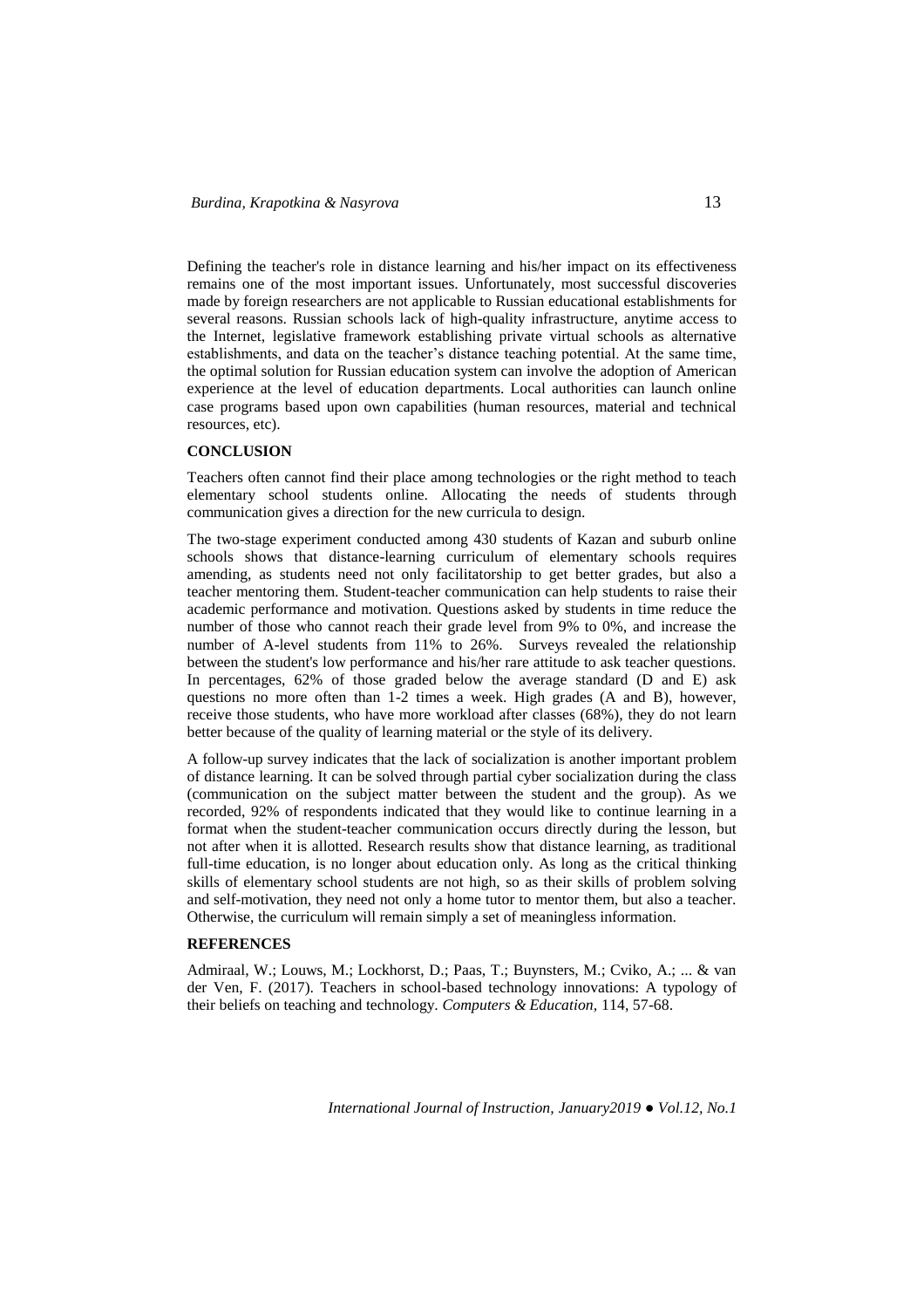Al Ghamdi, A., Samarji, A., & Watt, A. (2016). Essential considerations in distance education in KSA: Teacher immediacy in a virtual teaching and learning environment. *International Journal of Information and Education Technology*, *6*(1), 17.

Altan, B. A. & Karalar, H. (2018). How students digitally age: by gaining or losing? *İlköğretim Online,* 17(2).

Aphek, E. (2000). Children Tutoring Seniors at internet Skills: an Experiment Conducted at one Israeli Elementary School. *In the context of Distance Education,* 48.

Bernard, R. M.; Abrami, P. C.; Lou, Y.; Borokhovski, E.; Wade, A.; Wozney, L.; ... & Huang, B. (2004). How does distance education compare with classroom instruction? A meta-analysis of the empirical literature. *Review of educational research,* 74(3), 379- 439.

Blackstock, A. & Straight, N. (2015). *Interdisciplinary Approaches to Distance Teaching: Connecting Classrooms in Theory and Practice*. Routledge.

Bork, A. & Gunnarsdottir, S. (2012). *Tutorial Distance Learning: Rebuilding Our Educational System*. Springer Science & Business Media.

Branon, R. F., & Essex, C. (2001). Synchronous and asynchronous communication tools in distance education. *TechTrends*, *45*(1), 36-36.

Erdosne, T.E.; Klahr, D.; Chen, Z. (2000). Bridging research and practice: A cognitively based classroom intervention for teaching experimentation skills to elementary school children. *Cognition and instruction,* 18(4), 423-459.

Ertikanto, C. (2017). Development and Evaluation of a Model-Supported Scientific Inquiry Training Program for Elementary Teachers in Indonesia. *International Journal of Instruction,* 10(3), 93-108.

Gaol, F. L. & Hutagalung, F. D. (2017). *Social Interactions and Networking in Cyber Society*. Springer.

Hernández-García, Á., González-González, I., Jiménez-Zarco, A. I., & Chaparro-Peláez, J. (2015). Applying social learning analytics to message boards in online distance learning: A case study. *Computers in Human Behavior*, *47*, 68-80.

Horzum, M. B. (2015). Interaction, Structure, Social Presence, and Satisfaction in Online Learning. *Eurasia Journal of Mathematics, Science & Technology Education*, *11*(3), 505-512.

Huda, M.; Jasmi, K. A.; Basiron, B.; Hehsan, A.; Gassama, S. K. (2017). Empowering children with adaptive technology skills: careful engagement in the digital information age. *International Electronic Journal of Elementary Education, 9*(3), 693-708.

Imlawi, J., Gregg, D., & Karimi, J. (2015). Student engagement in course-based social networks: The impact of instructor credibility and use of communication. *Computers & Education*, *88*, 84-96.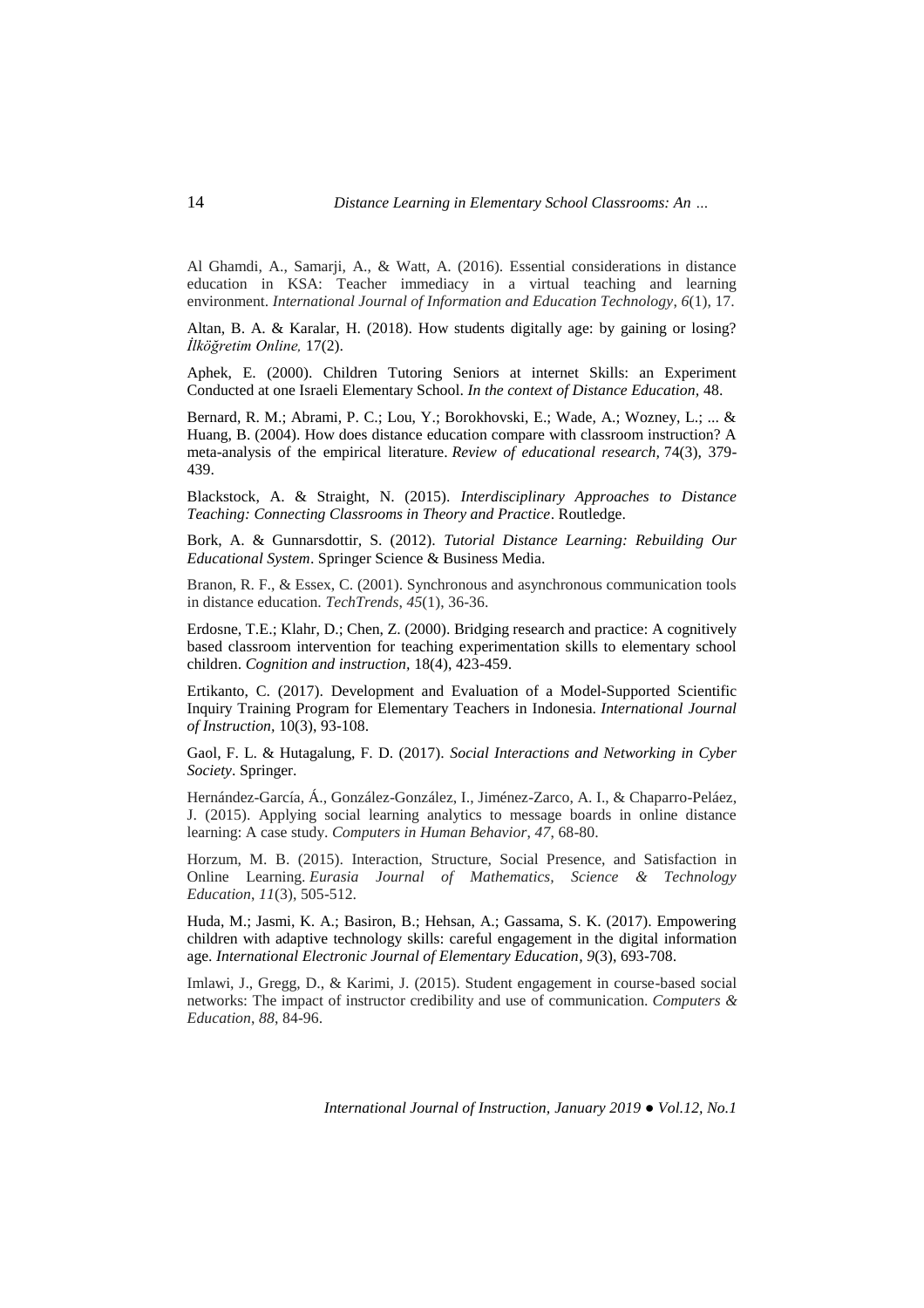Johnson, J. (2018). *Building Effective Professional Development in Elementary School: Designing a Path for Excellent Teaching*. Routledge.

[Keegan,](https://www.google.com.ua/search?hl=ru&tbo=p&tbm=bks&q=inauthor:%22Desmond+Keegan%22) D. (2003). *Distance Training: Taking Stock at a Time of Change*. Routledge.

Keegan, D. (2013). *Otto Peters on Distance Education: The Industrialization of Teaching and Learning*. Routledge.

Kilic, A. P. D. G. B. (2001). Descriptive Study of Student's Attitudes Toward Communicating Computers in an Elementary Science Methods Course. *Turkish Online Journal of Distance Education, 2*(1).

Koç, E. M. (2016). A general investigation of the in-service training of English language teachers at elementary schools in Turkey. *International electronic journal of elementary education, 8*(3), 455.

Kopcha, T. J., & Alger, C. (2014). Student teacher communication and performance during a clinical experience supported by a technology-enhanced cognitive apprenticeship. *Computers & Education*, *72*, 48-58.

Latchem, C., & Jung, I. (2012). *Quality assurance and accreditation in distance education and e-Learning: Models, policies and research*. Routledge.

Ma, M. Y. & Wei, C. C. (2016). A comparative study of children's concentration performance on picture books: age, gender, and media forms. *Interactive Learning Environments, 24*(8), 1922-1937.

Maeroff, [G. I.](https://www.google.com.ua/search?hl=ru&tbo=p&tbm=bks&q=inauthor:%22Gene+I.+Maeroff%22) (2015). *A Classroom of One: How Online Learning Is Changing our Schools and Colleges.* St. Martin's Press.

Moore, M. G. (2013). *Handbook of Distance Education*. Routledge.

[Moore,](https://www.google.com.ua/search?hl=ru&tbo=p&tbm=bks&q=inauthor:%22Michael+G.+Moore%22) M.G. & [Kearsley,](https://www.google.com.ua/search?hl=ru&tbo=p&tbm=bks&q=inauthor:%22Greg+Kearsley%22) G (2011). *Distance Education: A Systems View of Online Learning*. Cengage Learning.

Nyyssölä, K. & Hämäläinen, K. (2011). *Lifelong Learning in Finland: The Extent to which Vocational Education and Training Policy is Nurturing Lifelong Learning in*  **Finland**. Office for Official Publications of the European Communities.

Oliver, K.; Kellogg, S.; Townsend, L.; Brady, K. (2010). Needs of elementary and middle school teachers developing online courses for a virtual school. *Distance Education, 31*(1), 55-75.

Ordóñez de Pablos, P. (2014). *Assessing the Role of Mobile Technologies and Distance Learning in Higher Education*. IGI Global.

Parsons, C. (2018). Looking for Strategic Alternatives to School Exclusion. In *The Palgrave International Handbook of School Discipline, Surveillance, and Social Control* (pp. 529-552). Palgrave Macmillan, Cham.